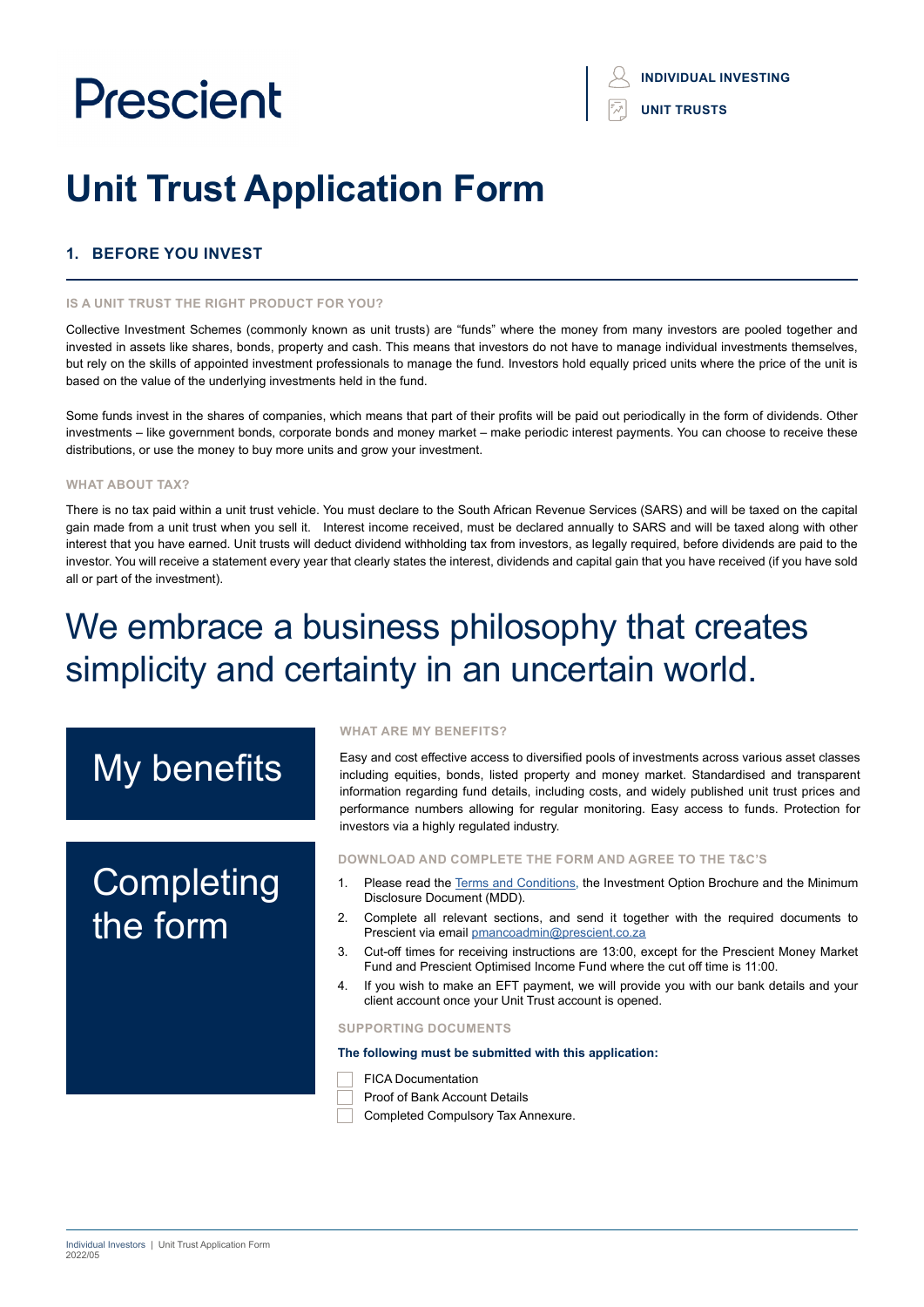**INDIVIDUAL INVESTING**

**UNIT TRUSTS**

# **Unit Trust Application Form**

## **2. PERSONAL DETAILS**

|                                                                                                                                                                                                                                                       | Surname<br><u> 1980 - Johann Barbara, martxa alemaniar a</u>                                                                                                                                                                         |                          |
|-------------------------------------------------------------------------------------------------------------------------------------------------------------------------------------------------------------------------------------------------------|--------------------------------------------------------------------------------------------------------------------------------------------------------------------------------------------------------------------------------------|--------------------------|
|                                                                                                                                                                                                                                                       |                                                                                                                                                                                                                                      | Female<br>Male           |
| Date of birth<br><u> 1999 - John Harry Harry Harry Harry Harry Harry Harry Harry Harry Harry Harry Harry Harry Harry Harry Harry Harry Harry Harry Harry Harry Harry Harry Harry Harry Harry Harry Harry Harry Harry Harry Harry Harry Harry Harr</u> |                                                                                                                                                                                                                                      |                          |
| Single<br><b>Marital Status</b>                                                                                                                                                                                                                       | Ante Nuptial contract<br>$\mathbb{R}^n$                                                                                                                                                                                              | In Community of Property |
|                                                                                                                                                                                                                                                       |                                                                                                                                                                                                                                      |                          |
|                                                                                                                                                                                                                                                       |                                                                                                                                                                                                                                      |                          |
| Income Tax number <b>Access 2018</b> The Manual Access 2019 The Manual Access 2019 The Manual Access 2019                                                                                                                                             |                                                                                                                                                                                                                                      |                          |
| <b>Street Address</b>                                                                                                                                                                                                                                 | <b>Postal Address</b>                                                                                                                                                                                                                |                          |
| c/o<br><u> 1989 - Andrea Stadt Britain, amerikansk politiker (d. 1989)</u>                                                                                                                                                                            | Same as Street Address                                                                                                                                                                                                               | Yes<br>No.               |
| Unit<br><u> 1989 - Andrea Stadt Britain, amerikansk politiker (d. 1989)</u>                                                                                                                                                                           | c/o<br><u> 1980 - Andrea Stadt, fransk politiker (d. 1980)</u>                                                                                                                                                                       |                          |
| Complex <b>complex complex complex complex complex complex complex complex complex complex complex complex complex complex complex complex complex complex complex complex complex com</b>                                                            |                                                                                                                                                                                                                                      |                          |
| Street Number <b>Constantine Construction Constantine Constantine Constantine Constantine Constantine Constantine Constantine Constantine Constantine Constantine Constantine Constantine Constantine Constantine Constantine Co</b>                  |                                                                                                                                                                                                                                      |                          |
| Street <b>Example 2018</b> Street <b>Example 2018</b> Street <b>Example 2018</b>                                                                                                                                                                      |                                                                                                                                                                                                                                      |                          |
| Suburb<br><u> 1989 - Johann Barbara, martin amerikan basal dan berasal dan berasal dalam basal dalam basal dalam basal dala</u>                                                                                                                       | Line 4                                                                                                                                                                                                                               |                          |
| City                                                                                                                                                                                                                                                  | Postal code <b>contract and contract of the contract of the contract of the contract of the contract of the contract of the contract of the contract of the contract of the contract of the contract of the contract of the cont</b> |                          |
|                                                                                                                                                                                                                                                       | Country <b>Countries and Countries and Countries and Countries and Countries and Countries and Countries and Countries and Countries and Countries and Countries and Countries and Countries and Countries and Countries and Cou</b> |                          |
| Country<br><u> 1989 - Andrea Barbara, amerikan personal dan personal dan personal dan personal dan personal dan personal dan</u>                                                                                                                      |                                                                                                                                                                                                                                      |                          |
|                                                                                                                                                                                                                                                       | Fax and the state of the state of the state of the state of the state of the state of the state of the state of the state of the state of the state of the state of the state of the state of the state of the state of the st       |                          |
|                                                                                                                                                                                                                                                       | Cell<br><u> 1980 - Jan Stern Stern Stern Stern Stern Stern Stern Stern Stern Stern Stern Stern Stern Stern Stern Stern St</u>                                                                                                        |                          |
| E-mail Address                                                                                                                                                                                                                                        |                                                                                                                                                                                                                                      |                          |

All communication will be sent to you via e-mail. If you prefer post or do not have an e-mail address, please check here.

### **3. SOURCE OF FUNDS INVESTED**

| Savings                | Retirement/insurance pay out | Passive Income (rental, dividends, interest) | Trade/business | Sale of assets |
|------------------------|------------------------------|----------------------------------------------|----------------|----------------|
| Winnings               | Gifts/inheritance/donations  | Child/spousal support payments               | Salary/bonus   | Tax refund     |
| Other (please specify) |                              |                                              |                |                |

**Please note that in certain circumstances we may request additional information.**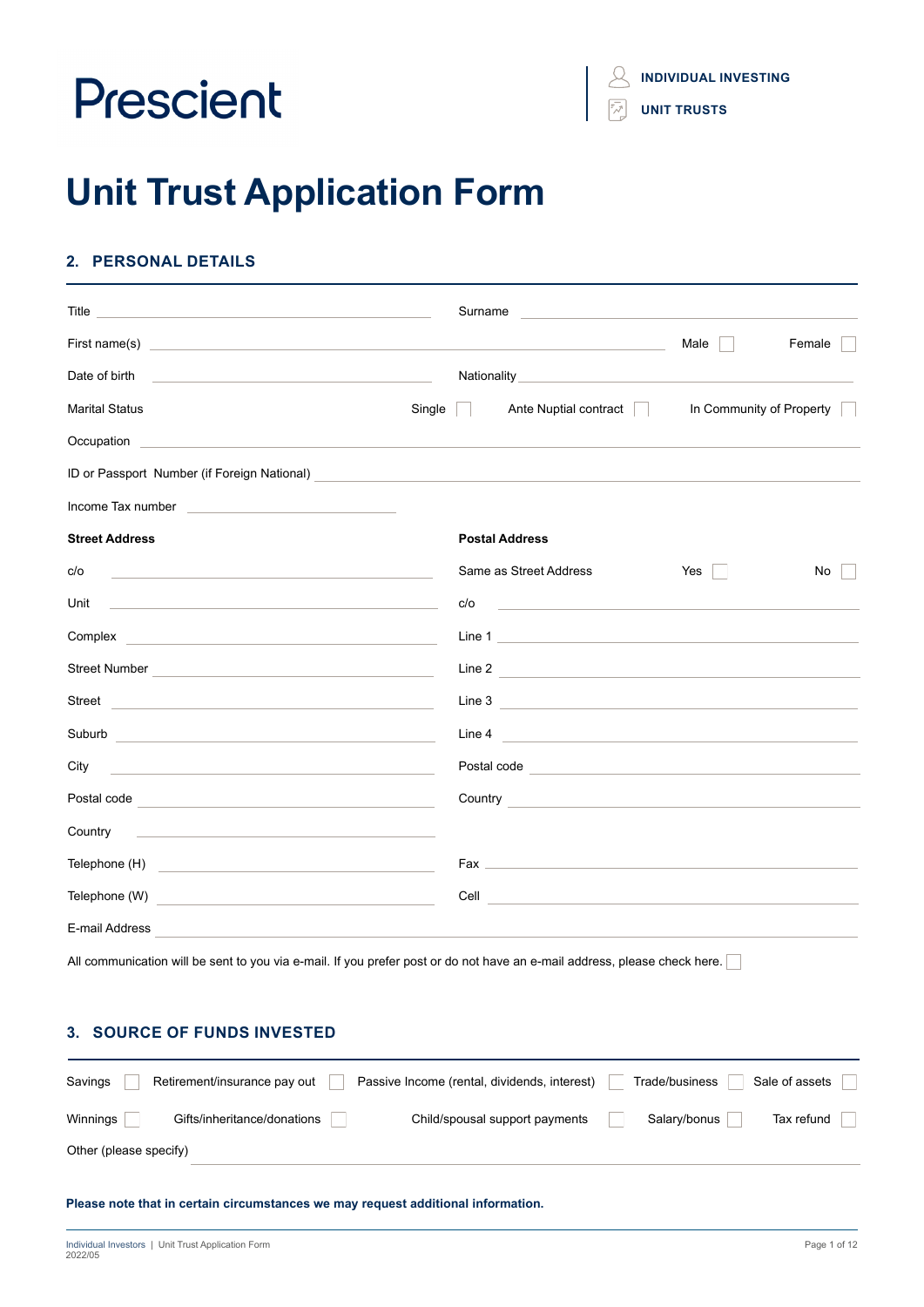

**INDIVIDUAL INVESTING**

**UNIT TRUSTS**

 $\mathcal{Q}$ 

### **4. ACTING ON BEHALF OF INVESTOR \***

| * This is for Guardians/Parents, or persons with Powers of Attorney. Proof of authority and FICA documentation required.                                                                                                             |                                                                                                                                                                                                                                      |                                                           |        |  |  |  |  |
|--------------------------------------------------------------------------------------------------------------------------------------------------------------------------------------------------------------------------------------|--------------------------------------------------------------------------------------------------------------------------------------------------------------------------------------------------------------------------------------|-----------------------------------------------------------|--------|--|--|--|--|
| Title<br><u> 1989 - Johann John Stein, markin fan it ferstjer fan de ferstjer fan it ferstjer fan de ferstjer fan it fers</u>                                                                                                        | Surname                                                                                                                                                                                                                              | <u> 1980 - Jan Sterlinger, fransk politiker (d. 1980)</u> |        |  |  |  |  |
|                                                                                                                                                                                                                                      |                                                                                                                                                                                                                                      | Male                                                      | Female |  |  |  |  |
| Date of birth<br>the control of the control of the control of the control of the control of the control of                                                                                                                           | Nationality                                                                                                                                                                                                                          |                                                           |        |  |  |  |  |
| ID or Passport Number (if Foreign National)                                                                                                                                                                                          | <u> 1980 - John Stein, mars and de Britain and de Britain and de Britain and de Britain and de Britain and de Br</u>                                                                                                                 |                                                           |        |  |  |  |  |
| Income Tax number                                                                                                                                                                                                                    |                                                                                                                                                                                                                                      |                                                           |        |  |  |  |  |
| <b>Street Address</b>                                                                                                                                                                                                                | <b>Postal Address</b>                                                                                                                                                                                                                |                                                           |        |  |  |  |  |
| c/o<br><u> 1989 - Johann Stoff, deutscher Stoff, der Stoff, der Stoff, der Stoff, der Stoff, der Stoff, der Stoff, der S</u>                                                                                                         | Same as Street Address                                                                                                                                                                                                               | Yes<br>$\mathbb{R}^n$                                     | No     |  |  |  |  |
| Unit<br><u> 1989 - Andrea State Barbara, amerikan personal di sebagai personal di sebagai personal di sebagai personal di</u>                                                                                                        | c/o                                                                                                                                                                                                                                  |                                                           |        |  |  |  |  |
|                                                                                                                                                                                                                                      | Line 1                                                                                                                                                                                                                               |                                                           |        |  |  |  |  |
| Street Number Number Number Street Number Number Street Number Number Street Number 1989                                                                                                                                             | Line 2                                                                                                                                                                                                                               |                                                           |        |  |  |  |  |
| Street <b>Street Street Street Street Street Street Street Street Street</b>                                                                                                                                                         | Line 3                                                                                                                                                                                                                               |                                                           |        |  |  |  |  |
| Suburb and the state of the state of the state of the state of the state of the state of the state of the state of the state of the state of the state of the state of the state of the state of the state of the state of the       | Line 4                                                                                                                                                                                                                               |                                                           |        |  |  |  |  |
| City and the contract of the contract of the contract of the contract of the contract of the contract of the contract of the contract of the contract of the contract of the contract of the contract of the contract of the c       | Postal code <u>expression and the set of the set of the set of the set of the set of the set of the set of the set of the set of the set of the set of the set of the set of the set of the set of the set of the set of the set</u> |                                                           |        |  |  |  |  |
| Postal code and a series of the series of the series of the series of the series of the series of the series of the series of the series of the series of the series of the series of the series of the series of the series o       | Country <b>Countries and Countries and Countries and Countries and Countries and Countries and Countries and Countries</b>                                                                                                           |                                                           |        |  |  |  |  |
|                                                                                                                                                                                                                                      |                                                                                                                                                                                                                                      |                                                           |        |  |  |  |  |
| Telephone (H) <u>contract and the set of the set of the set of the set of the set of the set of the set of the set of the set of the set of the set of the set of the set of the set of the set of the set of the set of the set</u> |                                                                                                                                                                                                                                      |                                                           |        |  |  |  |  |
| Telephone (W)<br><u> 1989 - Johann Harry Harry Harry Harry Harry Harry Harry Harry Harry Harry Harry Harry Harry Harry Harry Harry</u>                                                                                               | <b>Cell Cell Cell Cell Cell Cell Cell Cell Cell Cell Cell Cell Cell Cell Cell Cell Cell Cell Cell Cell Cell Cell Cell Cell Cell Cell Cell Cell Cell Cell Cell Cell</b>                                                               |                                                           |        |  |  |  |  |
| <b>Email Address</b>                                                                                                                                                                                                                 | Capacity                                                                                                                                                                                                                             |                                                           |        |  |  |  |  |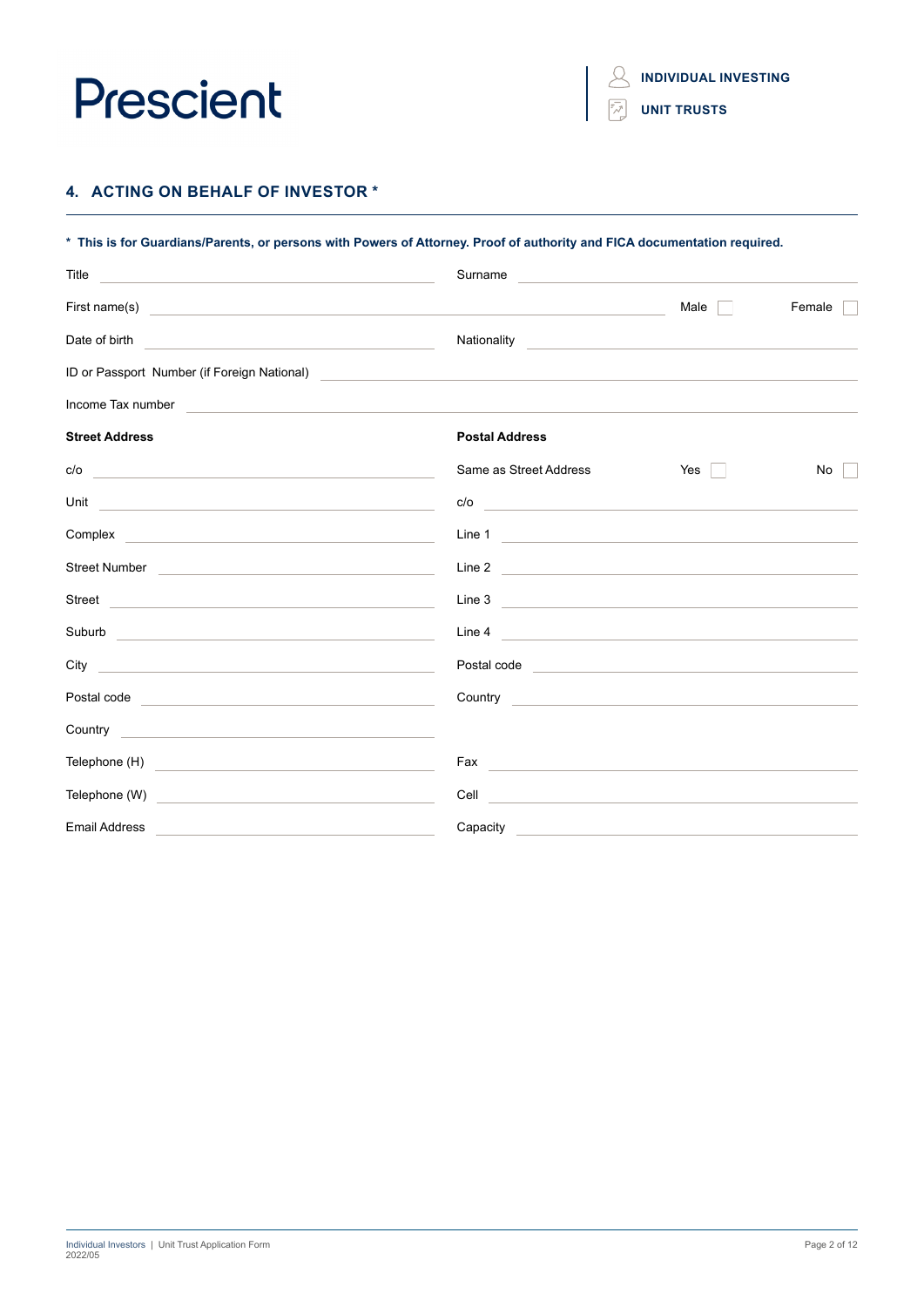```
UNIT TRUSTS
```
## **5. INVESTMENT OPTION DETAILS**

#### **Please complete the table below once you have made your selection from the latest Investment Option Brochure.**

#### **Minimum investment of R1 000 per month OR R10 000 as lump sum.**

- I hereby apply to purchase units in the selected portfolios subject to the conditions of the relevant Supplemental Deed at the ruling fund prices.
- The Manager does not charge an initial fee.
- The annual management fee is the fee charged by the Manager for managing and administering the fund.
- Fees exclude VAT.

| <b>Unit Trust Portfolio</b>                                | <b>Annual</b><br><b>Management</b><br>Fee (%) | <b>Investment Amount</b><br>(R) | <b>Debit Order</b><br>(R) | <b>Re-invest</b><br>distributions?*<br>'Yes' | 'No' |
|------------------------------------------------------------|-----------------------------------------------|---------------------------------|---------------------------|----------------------------------------------|------|
| <b>Prescient Absolute Balanced Fund - A2</b>               | 0.65%                                         | R.                              | R.                        |                                              |      |
| <b>Prescient Balanced Fund - A2</b>                        | 0.30%                                         | R.                              | R                         |                                              |      |
| Prescient China Balanced Feeder Fund - A2                  | 0.50%                                         | R                               | R.                        |                                              |      |
| Prescient Core Allshare Equity Fund - A2                   | 0.30%                                         | R.                              | R                         |                                              |      |
| Prescient Core Capped Equity Fund - A2                     | 0.30%                                         | R                               | R                         |                                              |      |
| Prescient Core Equity Fund - A2                            | 0.30%                                         | R.                              | R                         |                                              |      |
| Prescient Core Global Equity Feeder Fund - A2              | 0.20%                                         | R                               | R.                        |                                              |      |
| Prescient Core Top 40 Equity Fund - A2                     | 0.30%                                         | R.                              | R                         |                                              |      |
| Prescient Corporate Money Market Fund - B2                 | 0.20%                                         | R                               | R                         |                                              |      |
| Prescient Defensive Fund - A2                              | 0.30%                                         | R.                              | R                         |                                              |      |
| Prescient Equity Fund - A2                                 | 0.65%                                         | R.                              | R.                        |                                              |      |
| Prescient Flexible Bond Fund - B1                          | 0.35%                                         | R                               | R                         |                                              |      |
| Prescient Global Balanced Feeder Fund - A2                 | 0.25%                                         | R.                              | R.                        |                                              |      |
| Prescient Global Equity Feeder Fund - A2                   | 0.50%                                         | R.                              | R                         |                                              |      |
| Prescient Global Income Provider Feeder Fund - A2          | 0.25%                                         | R.                              | R.                        |                                              |      |
| Prescient Income Plus Fund - A2                            | 0.75%                                         | R                               | R                         |                                              |      |
| Prescient Income Provider Fund - A2                        | 0.50%                                         | R.                              | R.                        |                                              |      |
| Prescient Money Market Fund - A2                           | 0.25%                                         | R                               | R                         |                                              |      |
| Prescient Optimised Income Fund - B1                       | 0.87%                                         | R                               | R                         |                                              |      |
| Prescient Positive Return QuantPlus <sup>®</sup> Fund - A2 | 0.75%                                         | R                               | R                         |                                              |      |
| Prescient Property Equity Fund - A2                        | 0.40%                                         | R.                              | R                         |                                              |      |
| Prescient SA Income Provider Fund - A2                     | 0.50%                                         | R.                              | R                         |                                              |      |
| Prescient Yield QuantPlus Fund - A2                        | 0.30%                                         | R.                              | R.                        |                                              |      |
|                                                            |                                               | R                               | R                         |                                              |      |
|                                                            |                                               | $\mathsf{R}$                    | $\mathsf{R}$              |                                              |      |

\* If you selected to have your distributions paid out, they will be paid into the bank account specified. If your distribution is below R1 000 or no selection is made, your distribution will automatically be re-invested.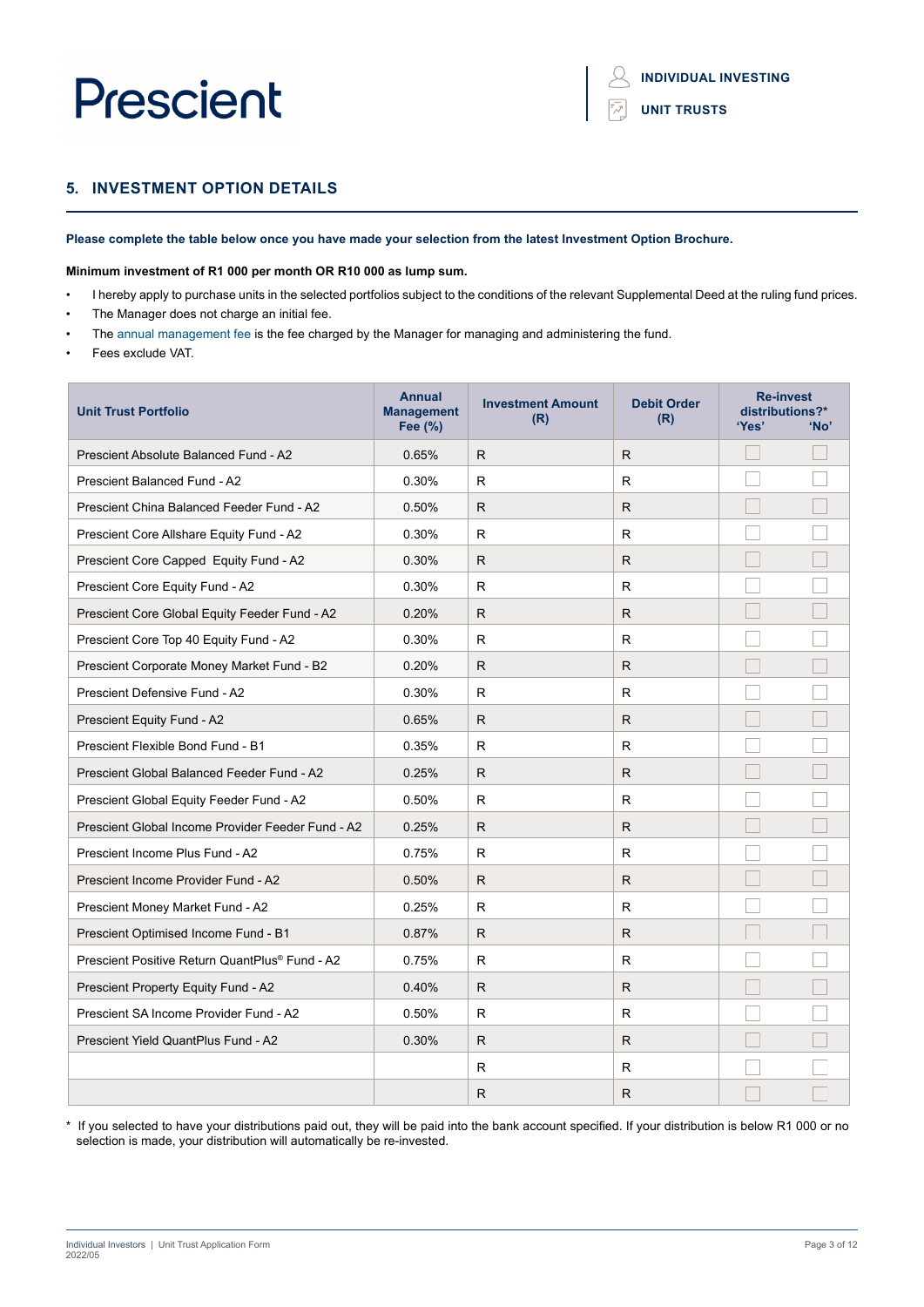

**UNIT TRUSTS**

### **6. SPECIAL FEE INSTRUCTIONS**

**In the event that a special fee arrangement has been entered into with Prescient, please indicate such arrangement below.**

| <b>Unit Trust Portfolio</b> | <b>Fee Class</b> | <b>Agreed with</b> |
|-----------------------------|------------------|--------------------|
|                             |                  |                    |
|                             |                  |                    |

### **7. REGULAR WITHDRAWALS**

**Please only complete this section if you would like to receive a regular withdrawal from your investment. Your regular payment will be paid on the 25th of the relevant month, but may only reflect in your bank account up to two business days later. You cannot select to receive a regular withdrawal from a Rand denominated offshore portfolio.**

| Payment frequency           | Monthly      | Quarterly | Biannually                       | Annually |
|-----------------------------|--------------|-----------|----------------------------------|----------|
| <b>Unit Trust Portfolio</b> |              |           | <b>Regular Withdrawal Amount</b> |          |
|                             | R            |           |                                  |          |
|                             | $\mathsf{R}$ |           |                                  |          |
| <b>Total</b>                | R            |           |                                  |          |

#### **8. BANKING DETAILS OF INVESTOR**

| <b>Name of Account Holder</b> |  |
|-------------------------------|--|
| <b>Bank</b>                   |  |
| <b>Branch Name</b>            |  |
| <b>Branch Code</b>            |  |
| <b>Account Number</b>         |  |
| <b>Account Type</b>           |  |

- Please provide Prescient with Proof of Bank Account Details
- The account holder must have a South African bank account.
- Debit orders and electronic collections will be deducted from this account.
- The onus is on the investor to inform Prescient of any changes to the bank account details.
- No payments will be made into third party bank accounts or credit cards. (i.e. payments will only be made to the bank account in the name of the registered investor).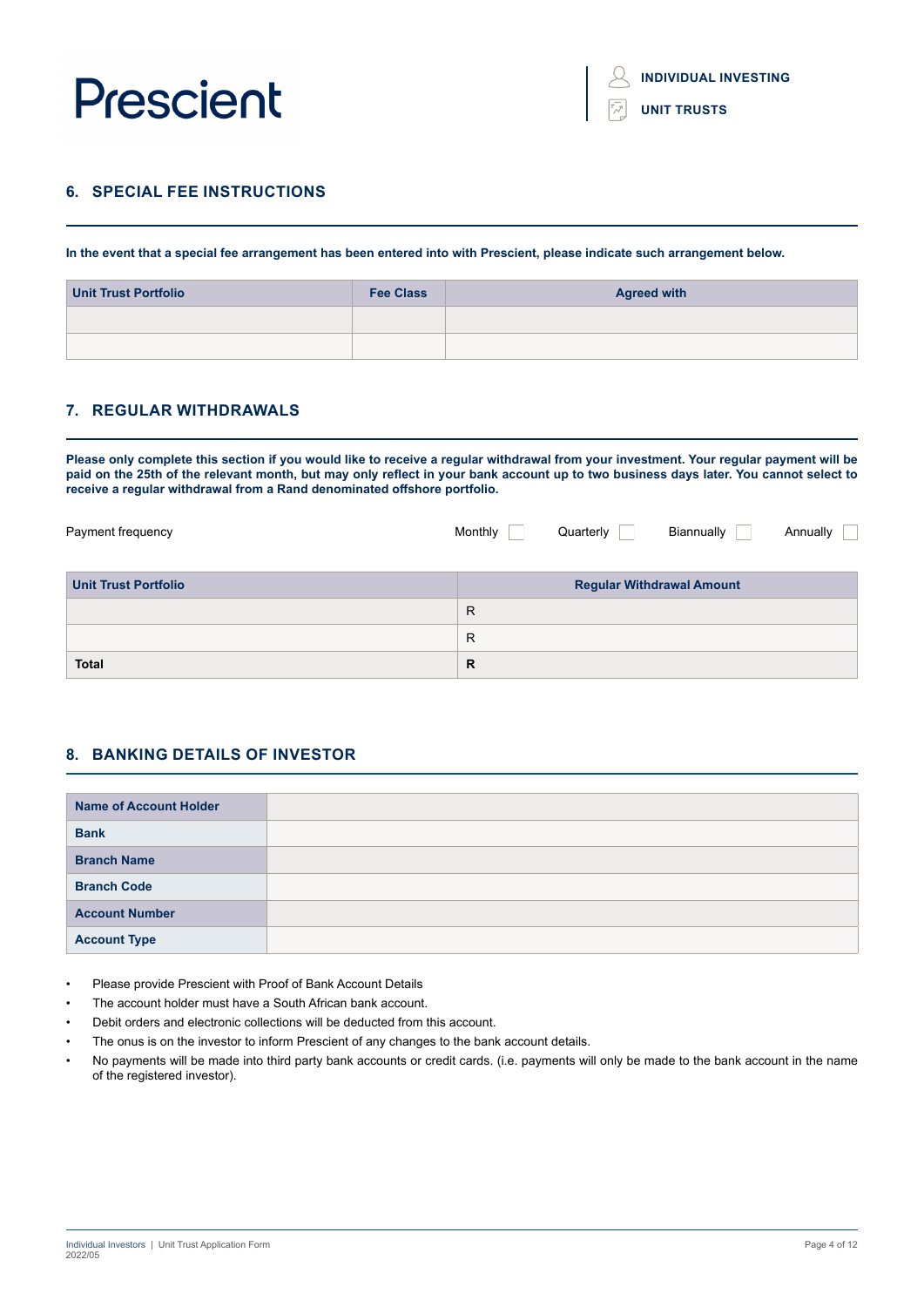

| <b>INDIVIDUAL INVESTING</b> |  |
|-----------------------------|--|
|                             |  |

|  |  | <b>UNIT TRUSTS</b> |  |  |
|--|--|--------------------|--|--|
|  |  |                    |  |  |

### **9. METHOD OF PAYMENT**

**LUMP SUM**  $\Box$ 

#### **Once your account has been opened, you will receive notification and payment instructions**

#### **ELECTRONIC COLLECTION / DEBIT ORDER**

I hereby authorise the Manager to deduct the stated amount for the investment from the bank account above. I/we agree to pay bank charges and costs incurred by this electronic collection or debit order. Any debit order amendment must be received in writing by the Manager prior to the 7<sup>th</sup> day of the month in order for it to be acted upon in the following month.

| Electronic Collection | Funds are deducted from the investor's bank account on the receipt of this application form and all supporting<br>documentation. Electronic collection by the Manager is restricted to a maximum of R1 000 000.00 per debit.<br>Where a higher amount than this is requested, multiple debits will be processed daily. |                                                                                             |                                  |  |  |
|-----------------------|------------------------------------------------------------------------------------------------------------------------------------------------------------------------------------------------------------------------------------------------------------------------------------------------------------------------|---------------------------------------------------------------------------------------------|----------------------------------|--|--|
|                       |                                                                                                                                                                                                                                                                                                                        | Commencement date                                                                           |                                  |  |  |
| Regular Debit Order   |                                                                                                                                                                                                                                                                                                                        | Funds are deducted from the investor's bank account on the $1st$ working day of each month. |                                  |  |  |
|                       |                                                                                                                                                                                                                                                                                                                        | Commencement month/year                                                                     | $\%$<br><b>Annual Escalation</b> |  |  |

**Please note: Funds invested via electronic collection or debit order may not be redeemed until after 40 days from the date on which such funds were invested into units on your behalf.**

#### **BANKING DETAILS FOR DEBIT ORDER DEDUCTION/ELECTRONIC COLLECTION (IF DIFFERENT FROM INVESTOR'S BANK DETAILS):**

| <b>Name of Account Holder</b> |  |
|-------------------------------|--|
| <b>Bank</b>                   |  |
| <b>Branch Name</b>            |  |
| <b>Branch Code</b>            |  |
| <b>Account Number</b>         |  |
| <b>Account Type</b>           |  |

**Please note: Proof of ID and proof of bank account details required for account holder**

Signature of Account Holder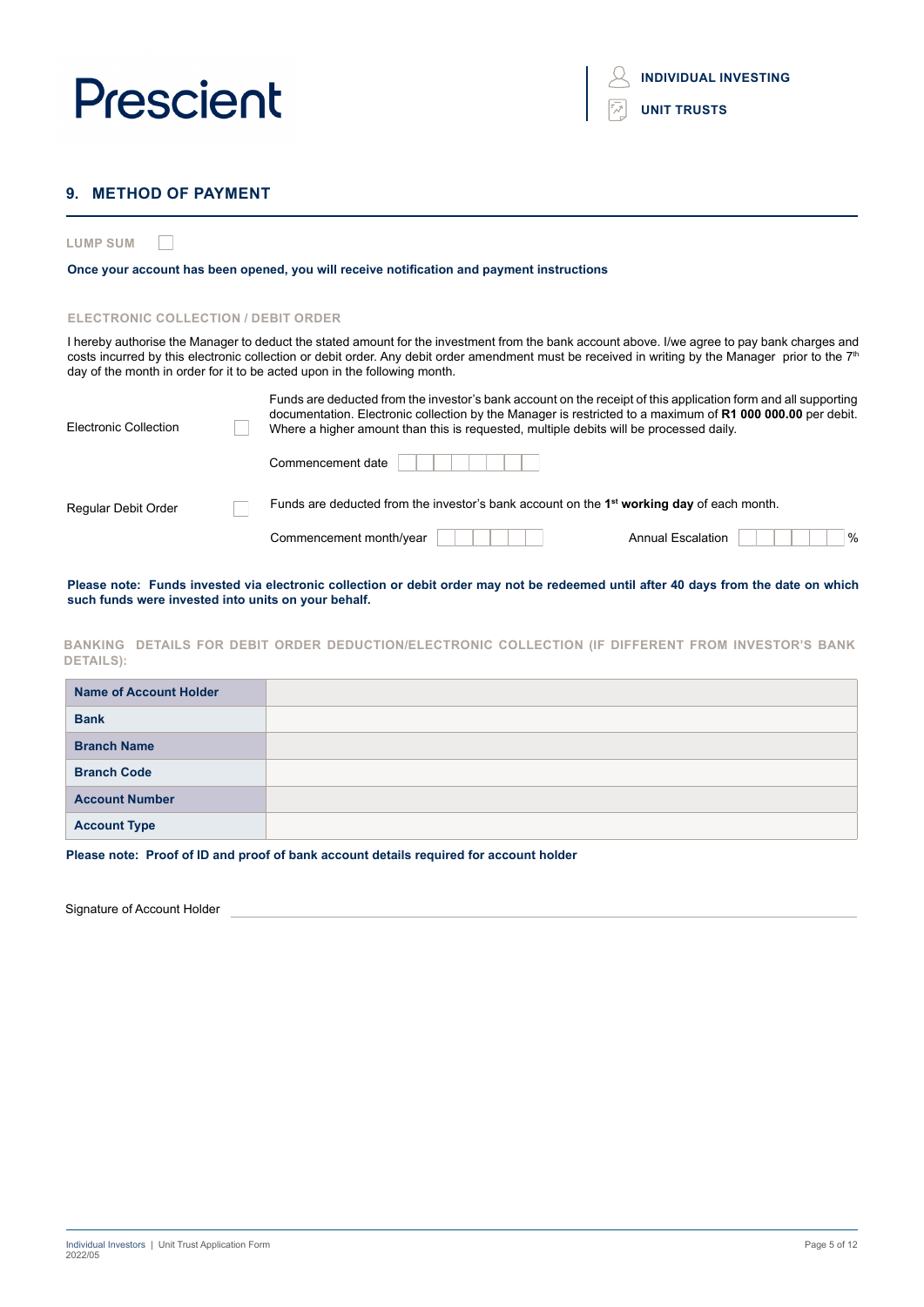|  |  | <b>UNIT TRUSTS</b> |
|--|--|--------------------|
|  |  |                    |

## **10. FINANCIAL ADVISOR DETAILS (IF APPLICABLE)**

| Complete this section if you have an independent Financial Advisor |               |                                                                                     |                                                                                                                                                                                                              |
|--------------------------------------------------------------------|---------------|-------------------------------------------------------------------------------------|--------------------------------------------------------------------------------------------------------------------------------------------------------------------------------------------------------------|
| Name of Financial Advisor                                          |               |                                                                                     |                                                                                                                                                                                                              |
|                                                                    |               | Name of Financial Services Provider (FSP) Name of Financial Services Provider (FSP) | <b>FSP License Number</b>                                                                                                                                                                                    |
| Contact Tel No <b>Contact Tel No</b>                               |               | Email                                                                               |                                                                                                                                                                                                              |
|                                                                    |               | WHAT FEES MUST BE PAID TO YOUR FINANCIAL ADVISOR FOR THIS INVESTMENT?               |                                                                                                                                                                                                              |
| otherwise specified:                                               |               |                                                                                     | I agree to pay the following negotiated fees on this investment and all future investments and associated transactions until                                                                                 |
| <b>Initial Fee</b>                                                 | $\frac{9}{6}$ |                                                                                     | (You may negotiate an initial financial advisor fee, to be paid to your financial advisor before your first<br>contribution is invested. If it is agreed that no initial fee is payable, please insert 0%)   |
| <b>Annual Fee</b>                                                  | %             |                                                                                     | (You may negotiate an annual financial advisor fee to be paid to your financial advisor. Units will need to be<br>cancelled to pay your advisor this fee. If no annual fee is payable, please insert $0\%$ ) |

#### **AUTHORISATION**

You may authorise the Financial Service Provider (FSP) to submit instructions for this investment on your behalf. If the FSP holds a 'Category II' licence with the Financial Sector Conduct Authority (FSCA), it is licensed to exercise discretion and submit instructions on your behalf. To do this for all your investments the FSP will need a mandate (instruction) from you. Have you entered into a mandate with this FSP to exercise discretion and submit instructions on your behalf?

#### **Please note: A copy of the signed mandate must accompany this application form.**

#### **INVESTOR DECLARATION FOR CLIENTS WITH A FINANCIAL ADVISOR**

- I confirm that the above details are correct.
- I confirm that this financial advisor, as authorised representative of the FSP above, is my appointed financial advisor.
- I confirm that my appointed financial advisor and any other third parties with whom I have an agreement to manage this investment (e.g. a discretionary investment manager) will have access to my investment details.
- I understand and confirm that Prescient may redeem units in order to pay the agreed financial advisor fees. I understand that this authority may be withdrawn by me by written instruction to Prescient. I understand and agree that all instructions submitted by myself or my financial advisor will be governed by the relevant and latest Terms and Conditions in force as at the date of instruction submitted.
- I acknowledge and agree that Prescient will not be held liable for acting on any instructions submitted by myself or my financial advisor and I indemnify Prescient from all direct or indirect claims (including claims for consequential damages in this regard).
- I have read and agree to the Authorisation and Declaration.

Signature of Investor Date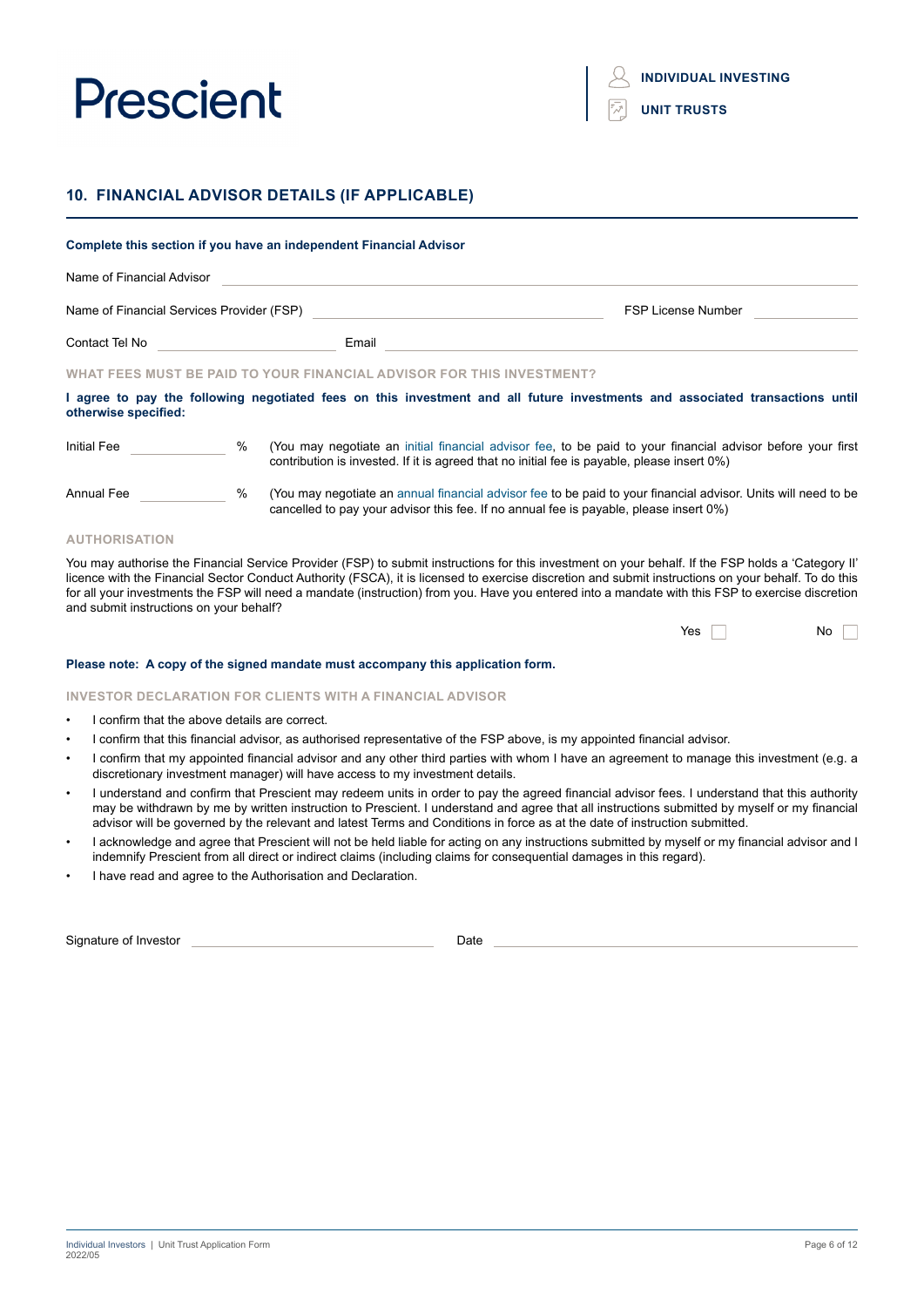| <b>UNIT TRUSTS</b> |  |  |
|--------------------|--|--|
|                    |  |  |

## **11. FINANCIAL ADVISOR DETAILS (IF APPLICABLE)**

#### **Section to be completed by Financial Advisor.**

| I am a new Advisor | New Advisors need to complete a Prescient Advisor Agreement. |  |
|--------------------|--------------------------------------------------------------|--|
|--------------------|--------------------------------------------------------------|--|

Existing Prescient Advisor code (Entity ID):

Email address for correspondence:

#### **I, the appointed Financial Advisor for this investment application declare that:**

- 1. I am licensed to render services in respect of this product.
- 2. I have made the disclosures required in terms of the Financial Advisory and Intermediary Services Act 37 of 2002 (FAIS) and subordinate legislation thereto, to the investor/s.
- 3. I have established and verified the identity of the investor/s (and persons acting on behalf of the investor) in accordance with the Financial Intelligence Centre Act 38 of 2001 (FICA) and the regulations thereto, and I will keep records of such identification and verification according to the provisions of FICA.
- 4. I am not aware of any activities in which the investor is involved which may lead us to suspect or reasonably suspect that the investor is or may be involved in any unlawful activities or money laundering. Should we subsequently become aware of suspicions of this nature, we shall immediately inform Prescient.
- 5. I have explained all fees that relate to this investment to the investor/s and I understand and accept that the investor/s may withdraw his / her authority for payment to me in writing and inform Prescient and me.
- 6. My personal information may be used by Prescient in the normal course of business to provide the products and services and Prescient may retain any information for purposes of investment transactions, processing and administration and to communicate directly with me. Personal information will not be given or sold to any third parties. Prescient will disclose or report personal information if and when required to do so by law or any regulatory authority, and to our employees, or agents who require such information to carry out their duties.

Signature of Financial Advisor **Date Date** Date **Date Date** 

### **12. DIVIDENDS TAX**

Where applicable, Prescient must withhold and pay dividends tax over to the South African Revenue Service on your behalf. Prescient will deduct this tax before it pays any dividends or re-invests these into your investment account. If you are a South African resident for tax purposes, the default dividends tax rate of 20% applies. If you are not a South African resident you may be exempt from paying dividends tax or qualify for a reduced dividends tax rate. If you believe an exemption or reduced rate is applicable to you, please request the form Dividends Tax: Declaration and Undertaking for completion.

### **13. INTEREST WITHHOLDING TAX**

If you are not a South African resident for tax purposes you may be required to pay Interest Withholding Tax (IWT) on the interest income earned on your investment. A default IWT rate of 15% will apply except if a reduced IWT rate is applicable in terms of any Double Taxation Agreement (DTA) in place between South Africa and your country of residence. By selecting a country of residence other than South Africa for tax purposes, you declare that you are not a South African resident and that the reduced IWT rate in the relevant DTA applies to your investment.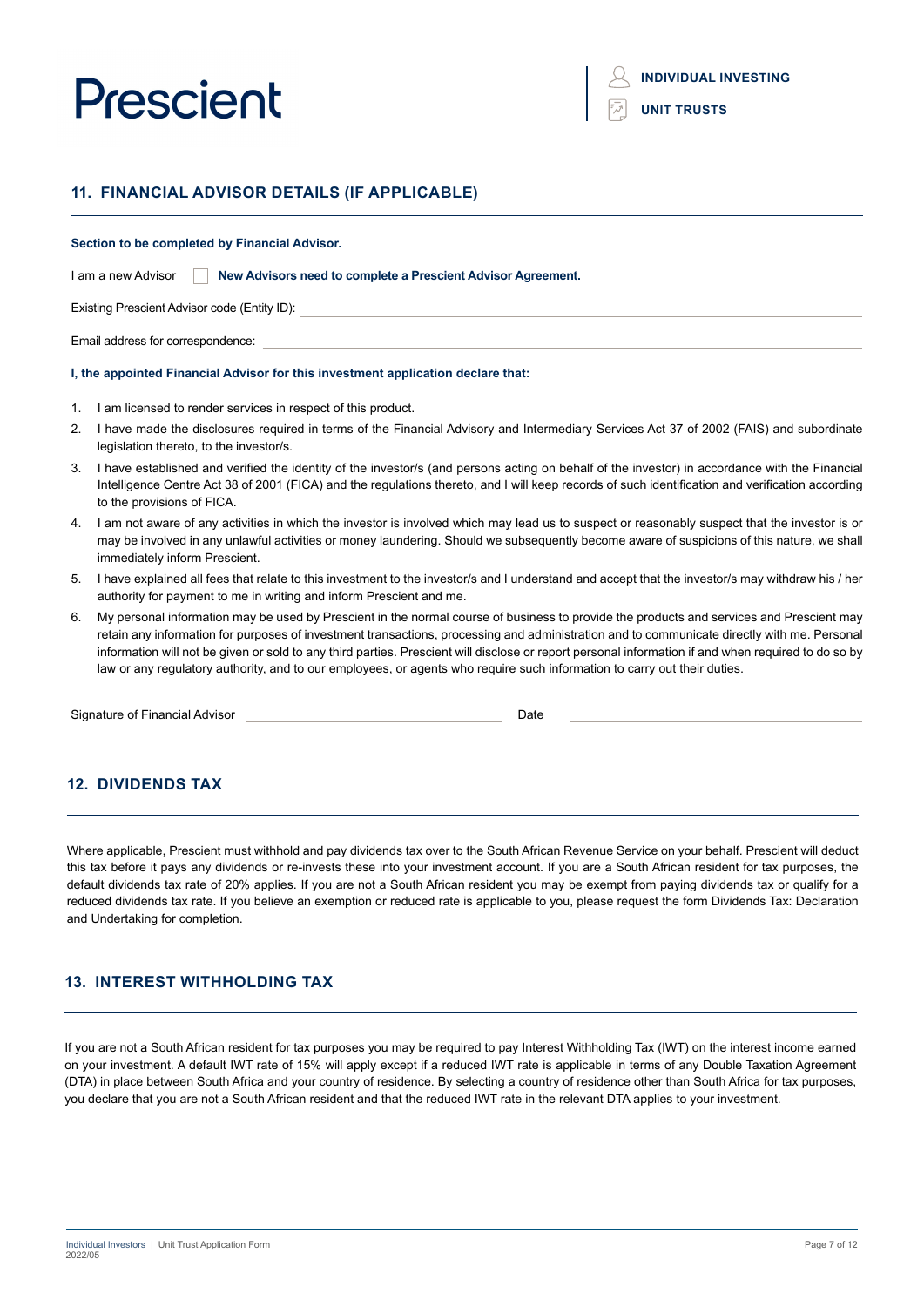# **Compulsory Foreign Tax Declaration and Self-Certification**

**Instructions for completion:**

- 1. This Declaration must be completed by all investors.
- 2. The following information is required to ensure correct reporting and/or withholding taxes as required by International tax authorities in terms of the Foreign Account Tax Compliance Act (FATCA) and the Organization for Economic Cooperation and Development (OECD) Common Reporting Standards (CRS).
- 3. If any of the information below about the Investor's tax residence or FATCA/CRS classification changes in the future, please ensure that we are advised of these changes promptly.
- 4. If you have any questions about how to complete this form, please contact your tax advisor and/or visit https://www.irs.gov/businesses/ corporations/fatca-faqs

### **SECTION 1: TAX RESIDENCY**

Tax residency refers to the country in which you are a resident for tax purposes - the country in which you are registered to pay tax on income. Please indicate in which country(ies) you are a resident for tax purposed (including South Africa).

| Country of tax residence: | Tax reference number/TIN |
|---------------------------|--------------------------|
| Country of tax residence: | Tax reference number/TIN |
| Country of tax residence: | Tax reference number/TIN |

If you do not have a TIN, please select one of the following:

I am not required to be registered for tax (even though income tax is levied by the jurisdiction)

No TIN is issued by the jurisdiction (because income tax is not levied by the jurisdiction)

The TIN is not required to be reported by such jurisdiction under local law

### **SECTION 3: DECLARATIONS AND UNDERTAKINGS**

I declare (as an authorised signatory if applicable) that the information provided in this form is, to the best of my/our knowledge and belief, accurate and complete.

I undertake to advise the recipient promptly and provide and updated Self-Certification where any change in circumstance occurs which causes any of the information contained in this form to be incorrect.

Authorised Signature(s) and the state of the state of the state of the state of the Date of the Date of the State of the Date of the State of the Date of the State of the Date of the State of the State of the State of the

Capacity in which declaration is made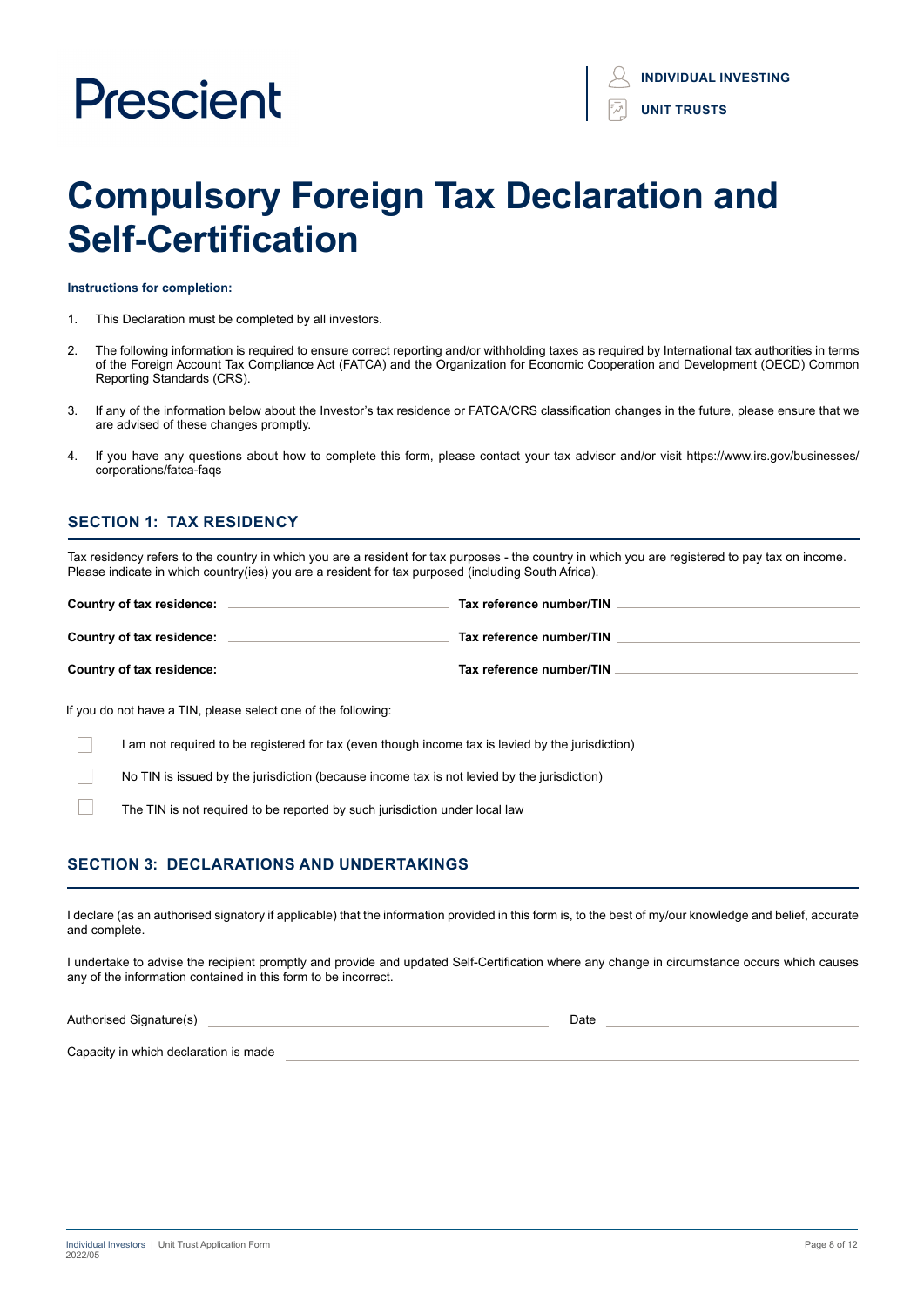**INDIVIDUAL INVESTING**

**UNIT TRUSTS**

### **AUTHORISATION AND DECLARATION**

- 1. I have read and fully understood all the pages of this application form and agree to the Terms and Conditions of this investment into the Unit Trust Option(s) and I understand that this application and any further documents, read with the Supplemental Deed, constitutes the entire agreement between the Prescient Management Company (RF) (Pty) Ltd ("the Manager") and me.
- I warrant that the information contained herein is true and correct and that where this application is signed in a representative capacity, I have the necessary authority to do so and that this transaction is within my power.
- 1 am aware of the charges and fees, the total expense ratio, investment objectives, risk factors and income distributions applicable to my investment as set out in this form and in other documentation provided to me.
- 4. I authorise the Manager to deduct any debit orders, electronic collections, any applicable taxes and also to pay all fees. If the additional annual advisor fees are insufficient to pay the Financial Advisor (FSP) from one portfolio, the Manager will sell units proportionately from the portfolios and pay the amounts to the advisor monthly. Permissible deductions from the portfolio include management fees, performance fees, bank charges, trustee/custodian, audit fees, securities transfer tax and brokerage.
- 5. I acknowledge that the responsibility in ensuring my instruction has been received and actioned by the Manager lies with me.
- 6. I acknowledge that the Manager will not be liable for any damages or loss of whatsoever nature arising out of the Manager's failure to action my instruction due to any occurrences beyond the control of the Manager, nor will the Manager be liable for any loss incurred due to incorrect information being supplied by myself or by my advisor or agent sending completed documentation to the incorrect mailbox.
- 7. I acknowledge the transaction cut off times set out herein and agree to comply with such cut off times.
- 8. I acknowledge the inherent risk associated with the selected Unit Trust Option(s) and that there are no guarantees.
- 9. I understand and agree that no part of the services provided by the Manager constitutes a solicitation, recommendation, guidance or proposal, nor does it constitute financial, tax, legal, investment or other advice. I warrant to the Manager that I am acting for my own account, I have made my own independent decisions to enter into the investment and as to whether the investment is appropriate or proper for me, based upon my own judgement and upon advice from such advisors as I may deem necessary. I warrant that I am not relying on any communication from the Manager, whether written, oral or implied as investment advice or as a recommendation to enter into the investment; it being understood that information and explanations relating to the terms and conditions of an investment shall not be considered investment advice or a recommendation to enter into the investment. I warrant that I have not received from the Manager any assurance or guarantee as to the expected results of the investment.
- 10. I understand that the Manager will accept instructions from my FSP only if duly appointed and authorised in writing by me. The Manager will not be held liable for any losses that may result from unauthorised instructions given to the Manager by my FSP.
- 11. I hereby authorise the Manager to furnish written reports to my duly appointed FSP, if applicable.
- 12. If I have appointed an FSP I authorise the payment of the negotiated fees to be paid to my FSP from my portfolios. This authority to pay fees may be withdrawn by written notice to the Manager.
- 13. I authorise the Manager to accept and act upon instructions by facsimile or e-mail and hereby waive any claim that I have against the Manager and indemnify the Manager against any loss incurred as a result of the Manager receiving and acting on such communication or instruction.
- 14. SARS requires the Manager to pay over dividend tax on your behalf where applicable. The Manager will deduct this tax before it pays any dividends or re-invests these into your investment account. Unless the Manager receives information from you indicating otherwise, accounts held by South African trusts, companies and partnerships will attract the default Dividend Tax (DT).
- 15. Any personal information may be used by the Manager in the normal course of business to provide the products and services and the Manager may retain and share any information for purposes of investment transactions, processing and administration and to communicate directly with me. Personal information will not be given or sold to any third parties. The Manager will disclose or report personal information if and when required to do so by law or any regulatory authority, and to the Manager's employees (if relevant), or agents who require such information to carry out their duties. I/we consent to the processing of my/our personal information/data and the disclosure of my/ our personal information/data to any tax authority and/or as may be required to comply with FATCA and the Common Reporting Standard (CRS) as explained in the Terms and Conditions and the Compulsory Foreign Tax Declaration and Self-Certification attached hereto. I consent to the Manager making enquiries of whatsoever nature for the purpose of verifying the information disclosed in this application and I expressly consent to the Manager obtaining any other information concerning me from any source whatsoever to enable the Manager to process this application.
- 16. I confirm that I have received, noted and understood the following information:
	- a. the Minimum Disclosure Document
	- b. investment objectives and risk factors
	- c. the calculation of the Net Asset Value (NAV), dealing prices and distribution of income accruals
	- d. any additional information necessary to enable the investor to make an informed decision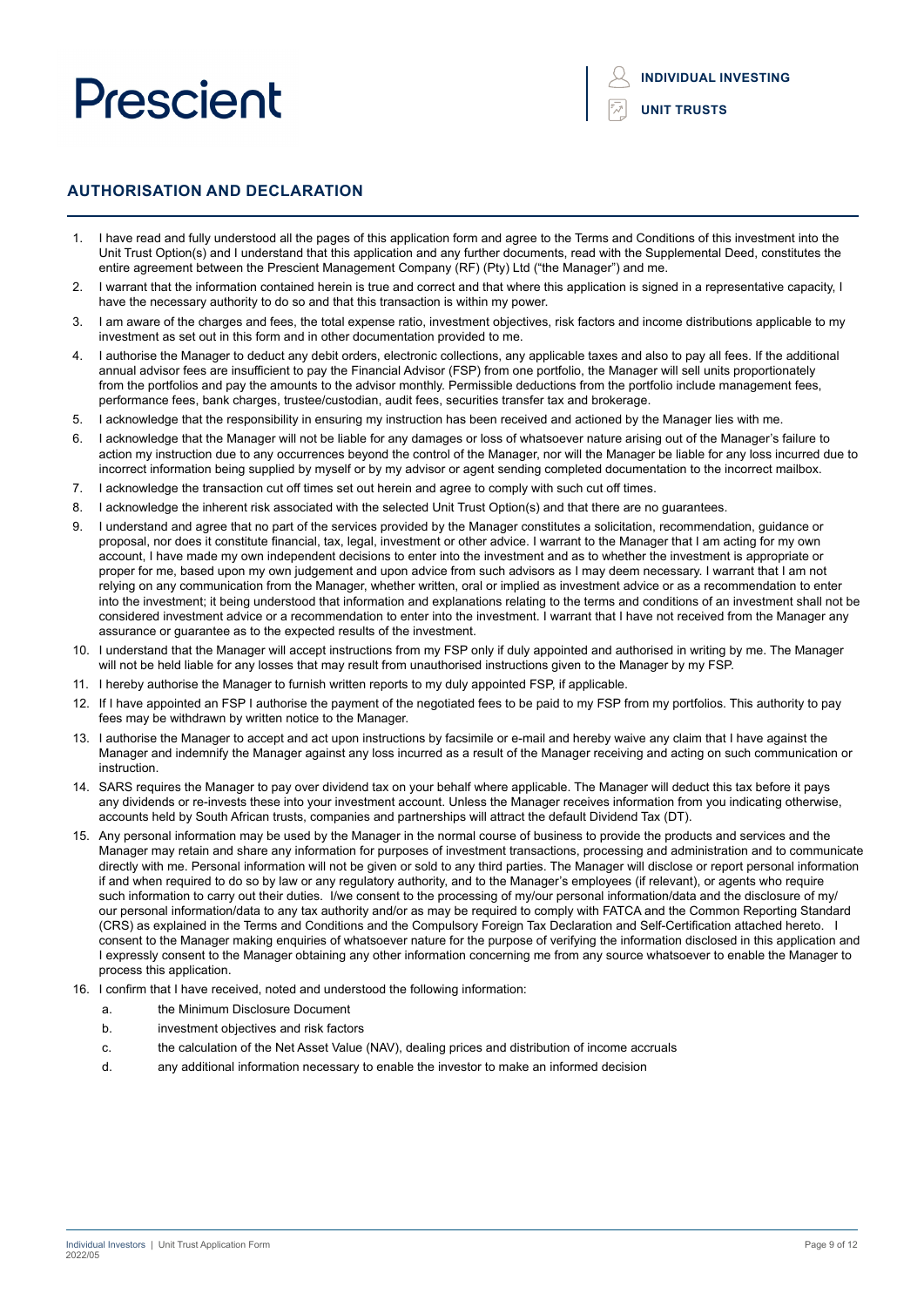**INDIVIDUAL INVESTING**

|  | <b>UNIT TRUSTS</b> |
|--|--------------------|
|  |                    |

17. I consider myself to be, or to be associated with a Domestic Prominent Influential Person or a Foreign Prominent Public Official.

| No.<br>Yes                                                                                                                                                                                                                           |                                                                                                                                                                                                                                                                                                                                                                                                                                          |
|--------------------------------------------------------------------------------------------------------------------------------------------------------------------------------------------------------------------------------------|------------------------------------------------------------------------------------------------------------------------------------------------------------------------------------------------------------------------------------------------------------------------------------------------------------------------------------------------------------------------------------------------------------------------------------------|
| If Yes, please provide details:                                                                                                                                                                                                      |                                                                                                                                                                                                                                                                                                                                                                                                                                          |
|                                                                                                                                                                                                                                      |                                                                                                                                                                                                                                                                                                                                                                                                                                          |
| Please note: It is the client's responsibility to disclose to Prescient should this status change                                                                                                                                    |                                                                                                                                                                                                                                                                                                                                                                                                                                          |
|                                                                                                                                                                                                                                      | 18. I acknowledge that Prescient will retain personal information as permitted or required to do so in terms of Applicable Laws. However, as a<br>general rule, Prescient may retain personal information for the longest period permitted by such Applicable Laws should Prescient foresee<br>a requirement to retain it for a lawful purpose. (for example, for the purposes of complaints handling, legal processes and proceedings.) |
| Signed at <u>example and a series of the series of the series of the series of the series of the series of the series of the series of the series of the series of the series of the series of the series of the series of the s</u> | Date experience and a series of the series of the series of the series of the series of the series of the series of the series of the series of the series of the series of the series of the series of the series of the seri                                                                                                                                                                                                           |
|                                                                                                                                                                                                                                      |                                                                                                                                                                                                                                                                                                                                                                                                                                          |
| Authorised Signatory<br>the contract of the contract of the contract of the contract of the contract of the contract of the contract of                                                                                              |                                                                                                                                                                                                                                                                                                                                                                                                                                          |

### **THANK YOU**

You have completed this application form. Please collate all your required FICA documentation to include in your submission.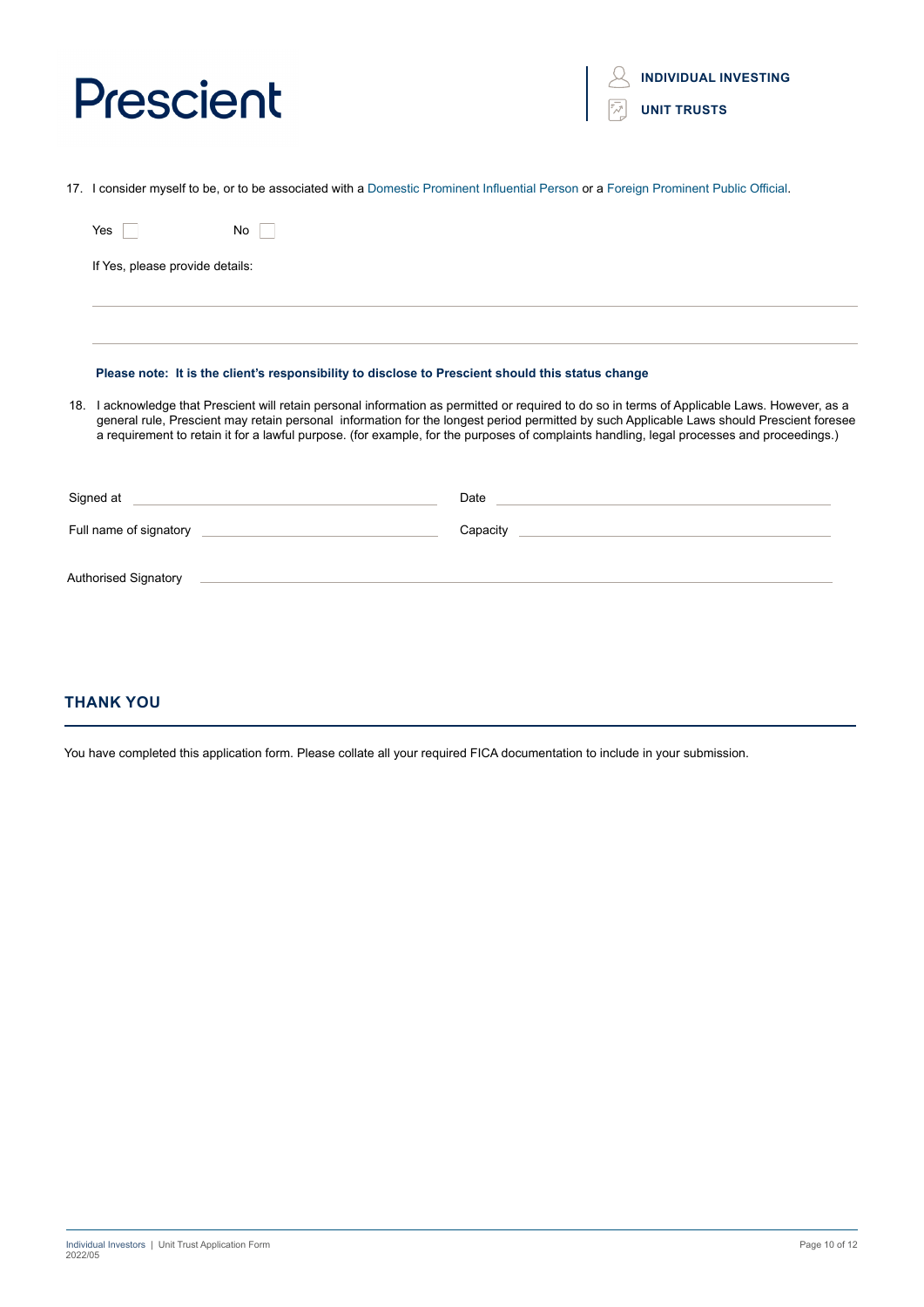### **FICA REQUIREMENTS**

#### **In terms of the Financial Intelligence Centre Act, 2001 ("FICA") Prescient requires a copy of each of the following documents:**

An "ID document" means a clear copy of a green, bar coded ID book, both sides of a smart ID card, birth certificate (in the case of an investor who is a minor) or a passport on which the photo, ID number, name and surname and nationality of the person is visible.

"Proof of bank account details" is a bank statement that clearly displays the investor's name and bank account number.

"Proof of address/business address" means a document less than 3 months old containing physical address that is a utility bill, bank statement, rates account or tax invoice.

**SOUTH AFRICAN CITIZENS AND RESIDENTS OR FOREIGN NATIONALS (NATURAL PERSON)**

- ID document
- Proof of residential address (less than 3 months old)
- Proof of bank account details (operational requirement)

**THIRD PARTY REPRESENTING ANOTHER INDIVIDUAL/POWER OF ATTORNEY (NATURAL PERSON)**

- ID document
- Proof of authority to act e.g. power of attorney, mandate, resolution or court order.
- Proof of bank account details if different from investors bank account details (operational requirement)